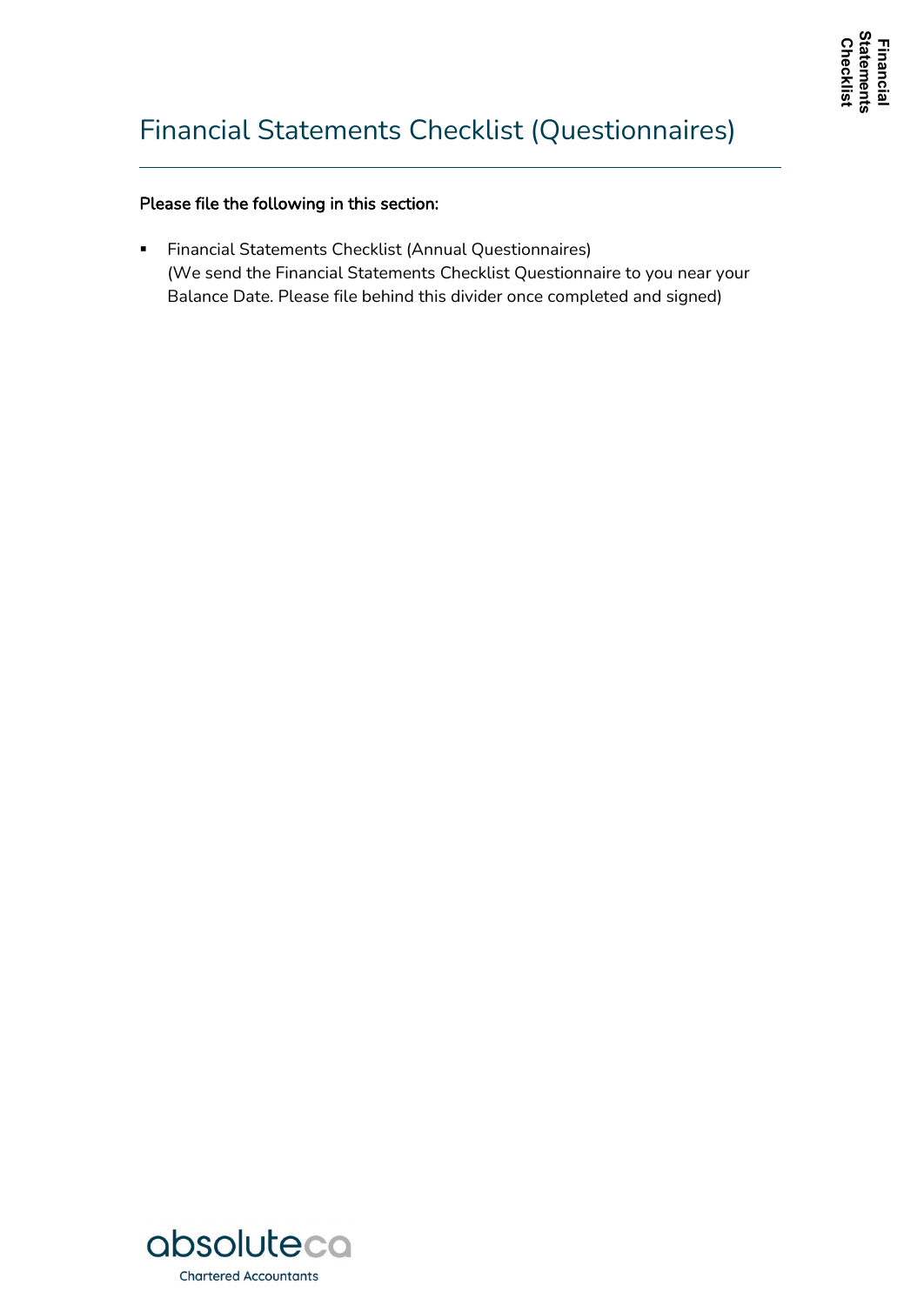## Tax Return Information

#### Please file the following information in this section:

- **Interest Certificates**
- **Dividend Certificates**
- **•** Overseas Income Received
- **Income and Expenses for rental investment properties**
- **Income Protection Insurance details**
- **•** Donation Receipts
- **School Fees Receipts**
- **Housekeeper or Child Care Receipts**
- **Working for Families Tax Credits IRD Summary**

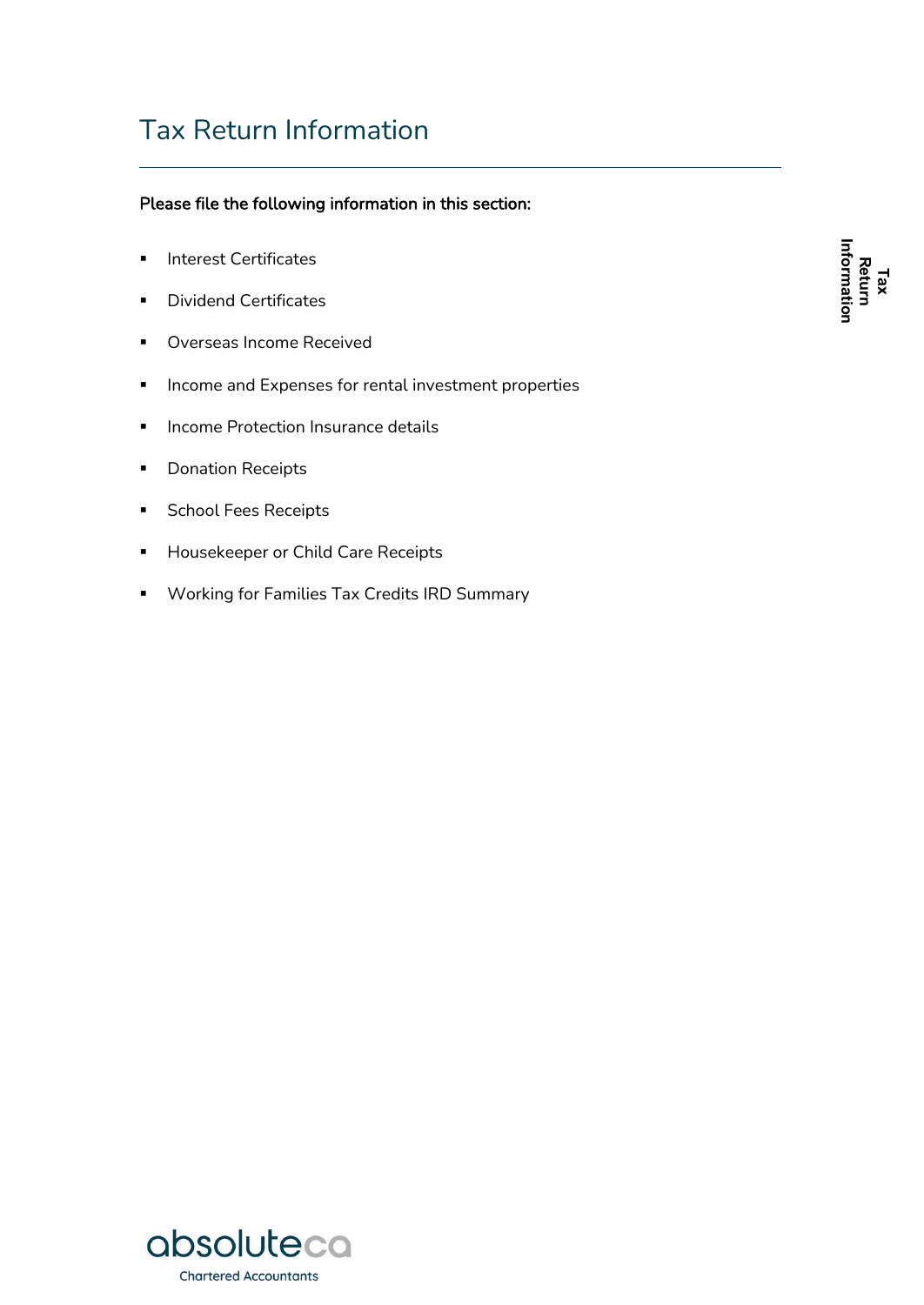## Computer Reports

#### Please provide us with a back up disk of your Financial Statements data and the following computer records for the full twelve months:

- **A Trial Balance or Cashbook Summary Report**
- A Cash Flow Report, if your system provides one
- **Bank Reconciliation as at year end, for all bank accounts**
- A General Ledger (detailed list of transactions, sorted by account code)

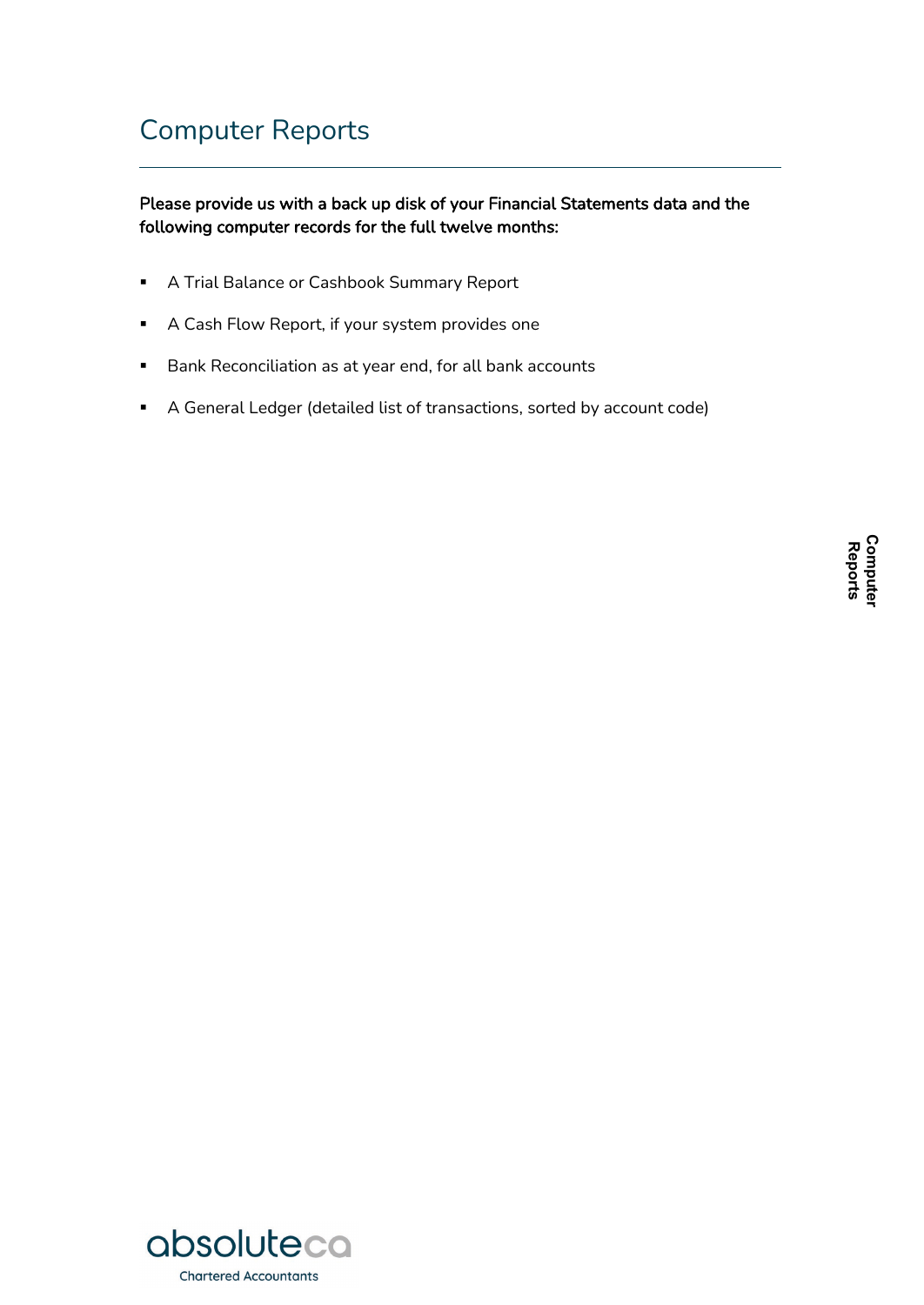### Bank Statements

#### Please file the following in this section:

 Last bank statement for your financial year for each business, cheque and savings account

or

**Bank statements covering your financial year for each business, cheque and** savings account, filed in date order

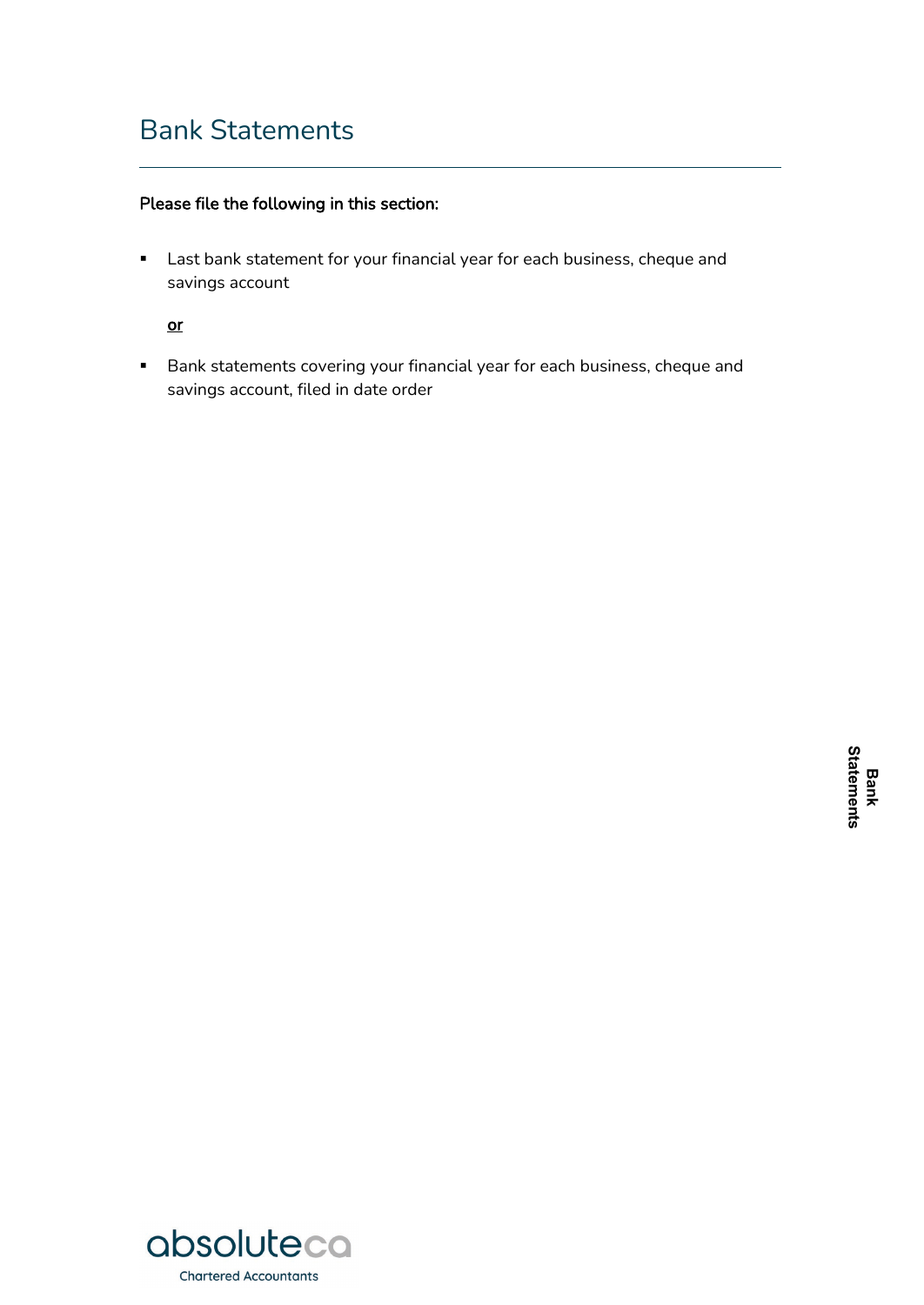### Income

- All credit notes for dairy produce, livestock and produce sales
- All credit notes for rebates

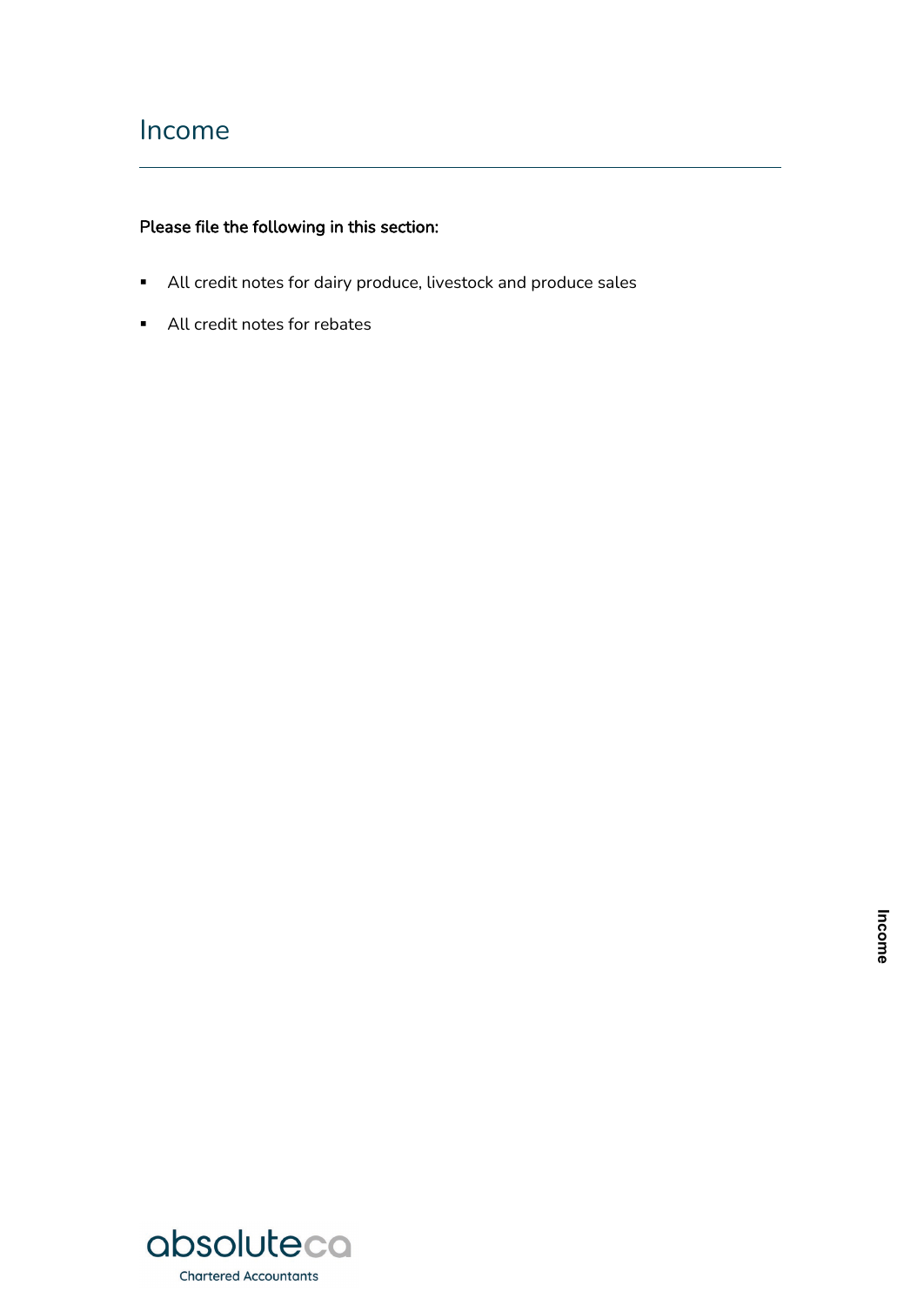### Expenses and Tax Invoices

- File your paid accounts in cheque number order. Write the cheque number on the top right hand corner of the invoice or statement
- **•** Direct Debit and Automatic Payments can be filed in date paid order
- **Expense receipts for where private vehicles have been used in the business can** be grouped together in this section

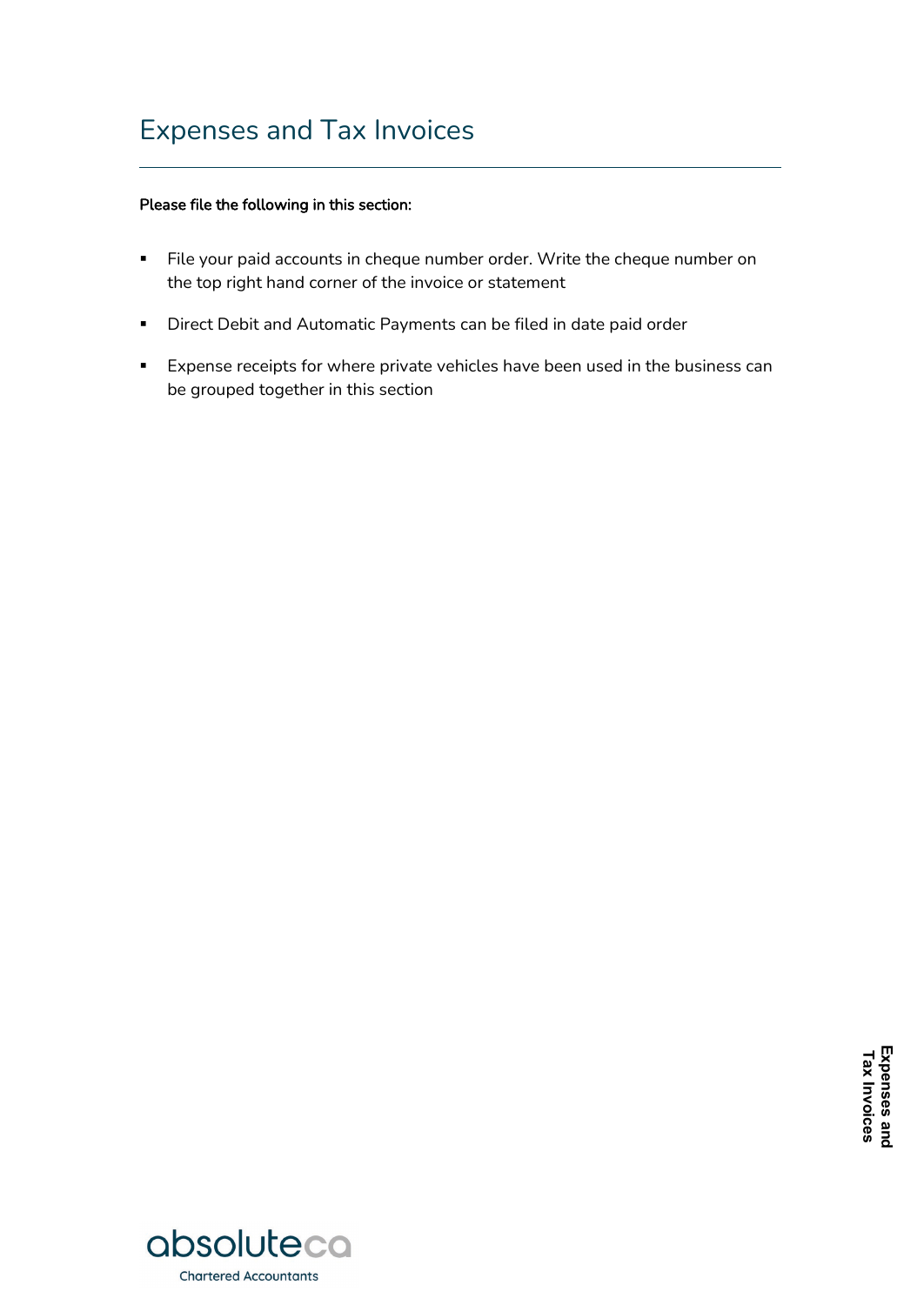# Home Office Information

- Power / Gas
- **Rates (including Water Rates)**
- **House Insurance**
- **Repairs**
- **Mortgage Interest**
- Any other expenses relating to your house

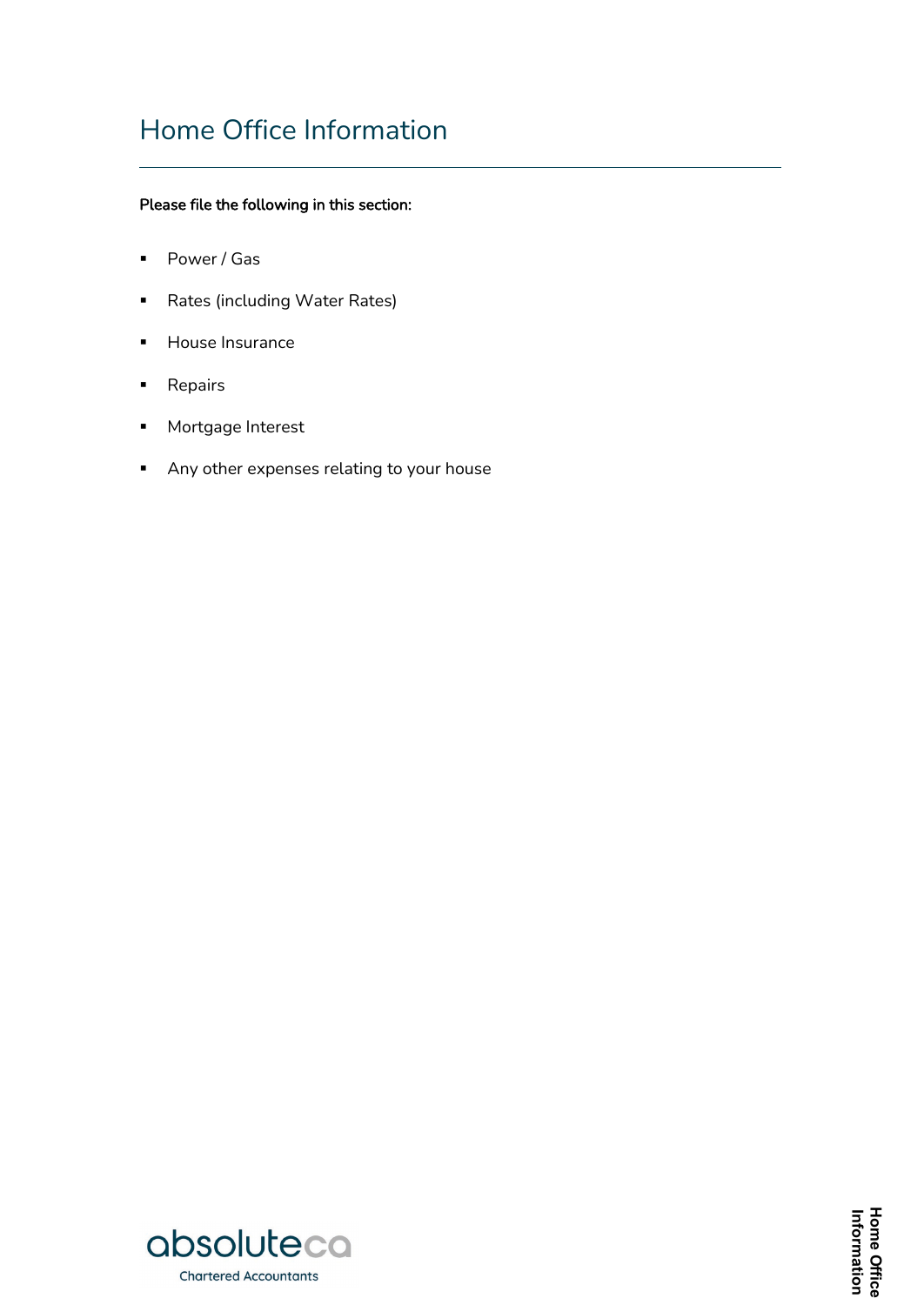- All Credit card statements
- **All relevant receipts**



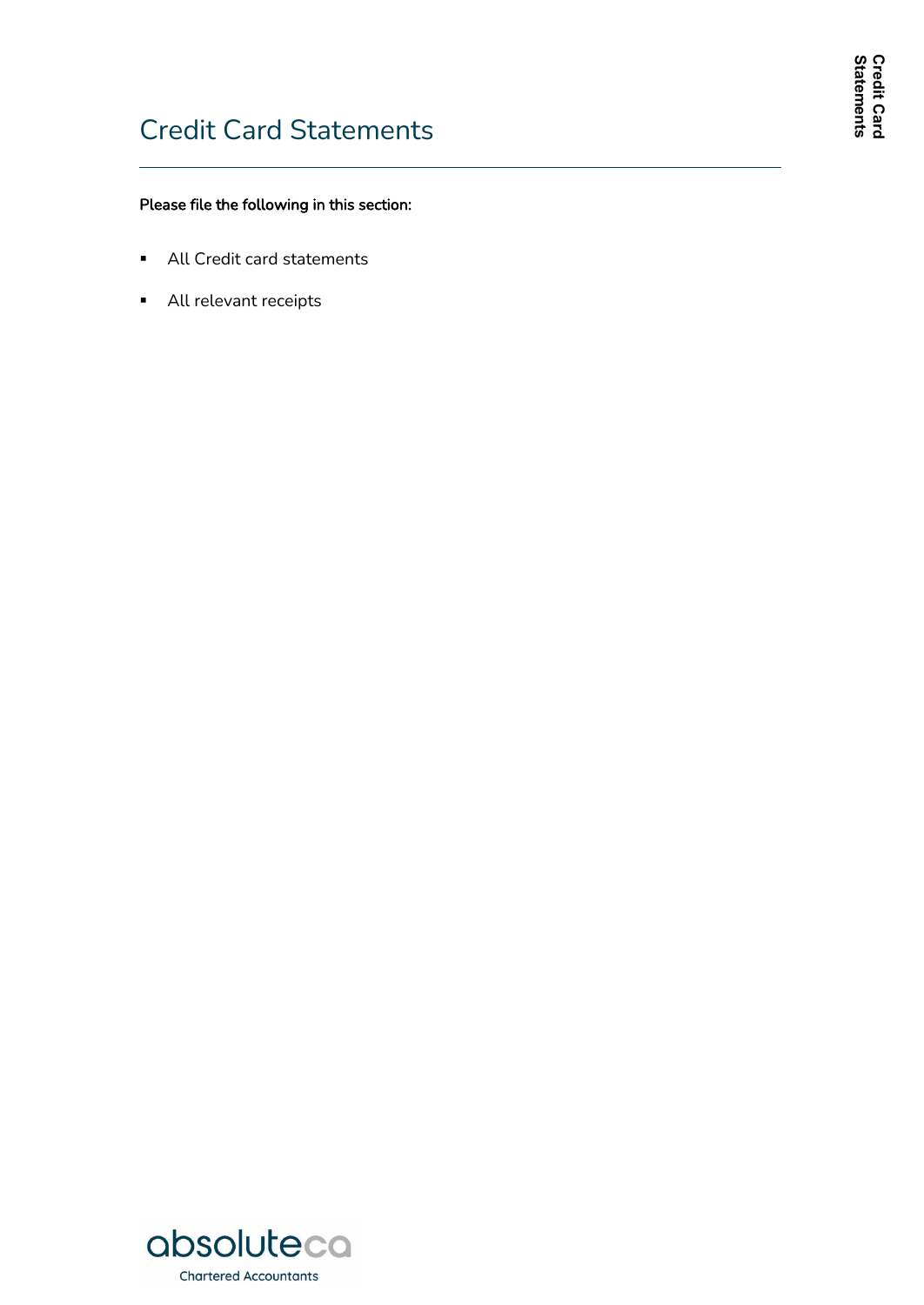- All receipts for business expenses paid in cash
- All relevant receipts for expenses paid from your private account
- **Bank Statements from private account where relevant**

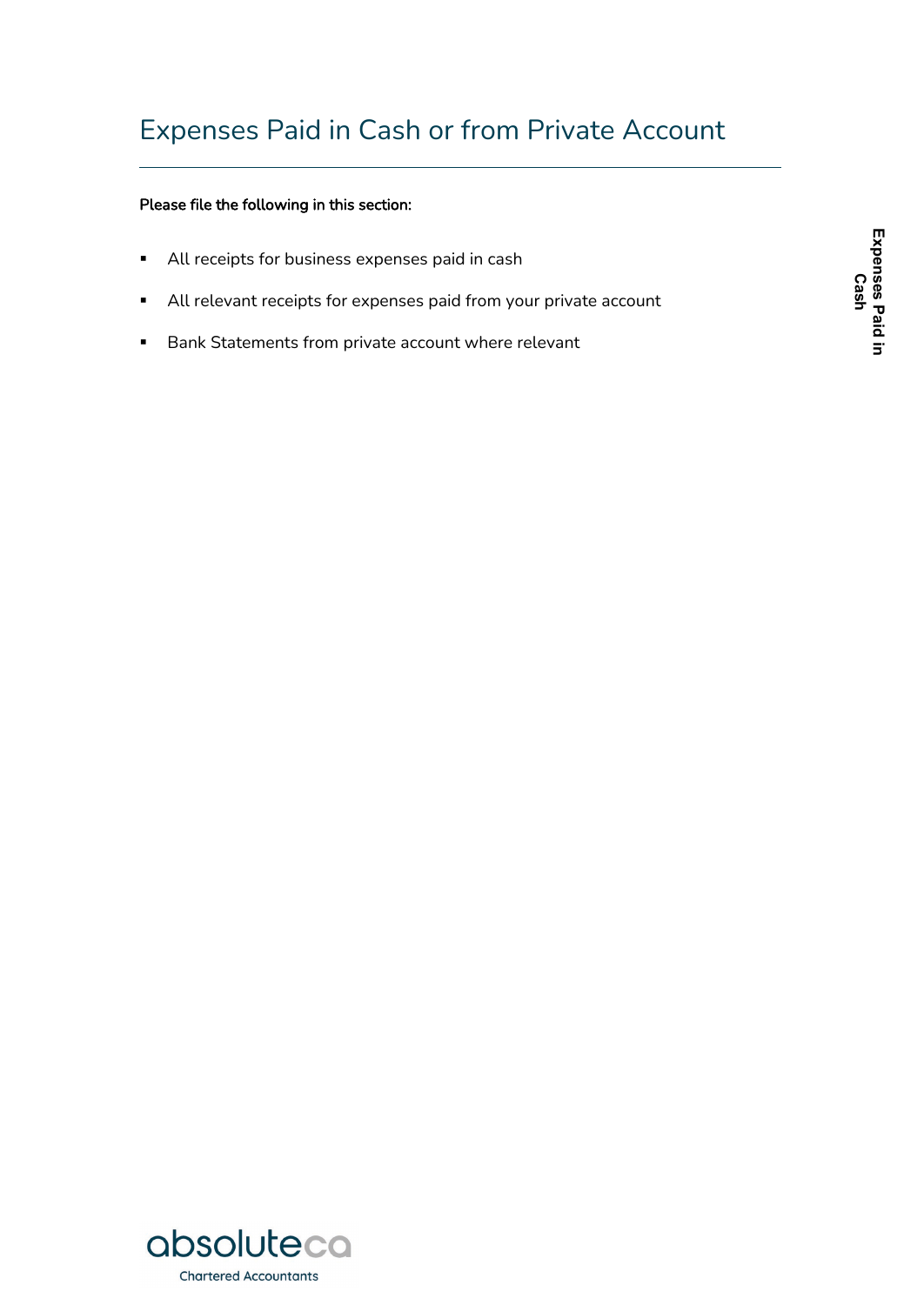## Wages and ACC

- Wages Employer Deductions (IR345)
	- Employer Monthly Schedules (IR348)
	- PAYE Statements from IRD
- **ACC Levy Statements and Invoices** 
	- Any correspondence from ACC about your levies e.g.Instalment Arrangements.

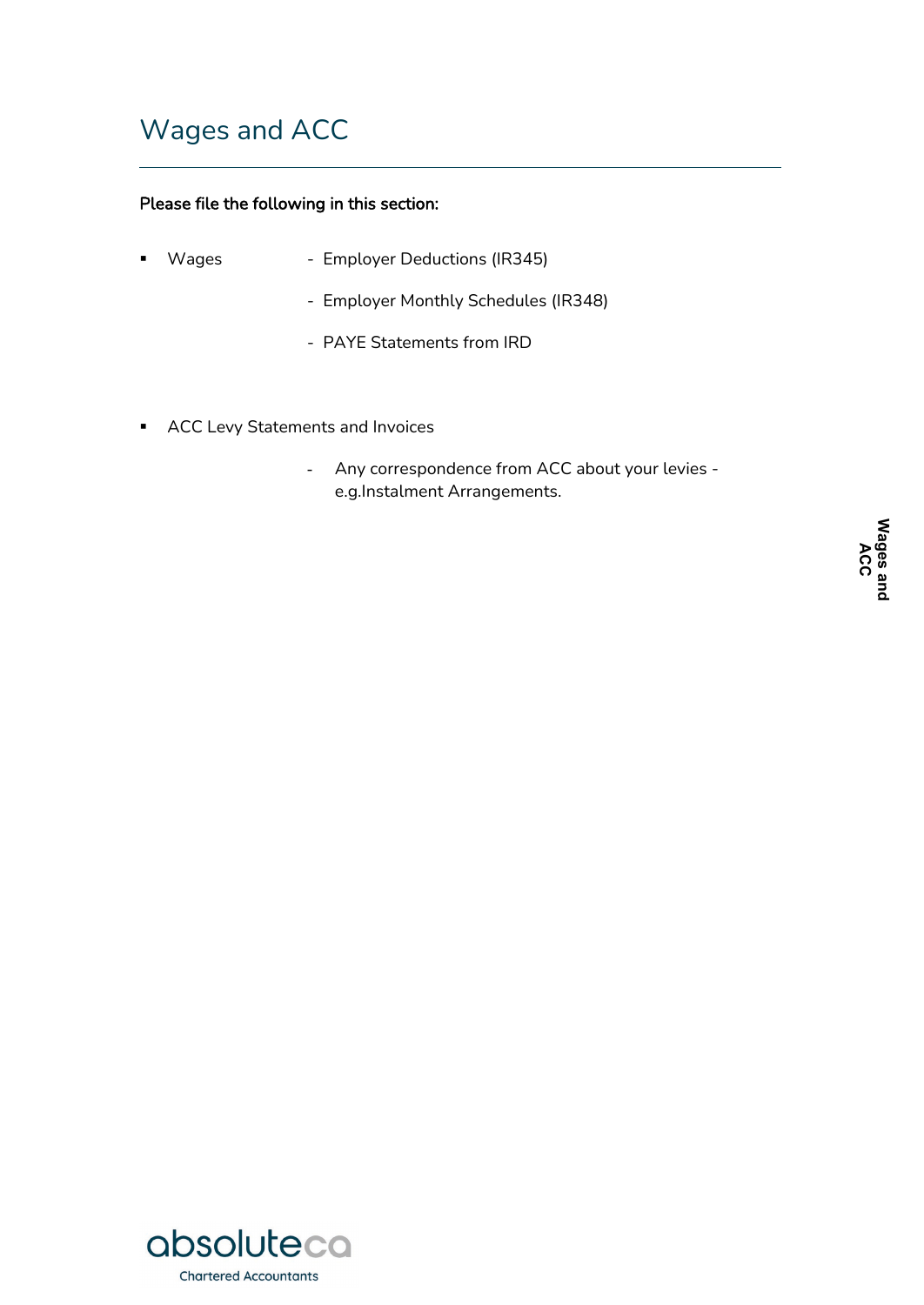- All invoices and documents relating to the sale or purchase of assets
- **Property Rateable Valuation Statements issued during the year**

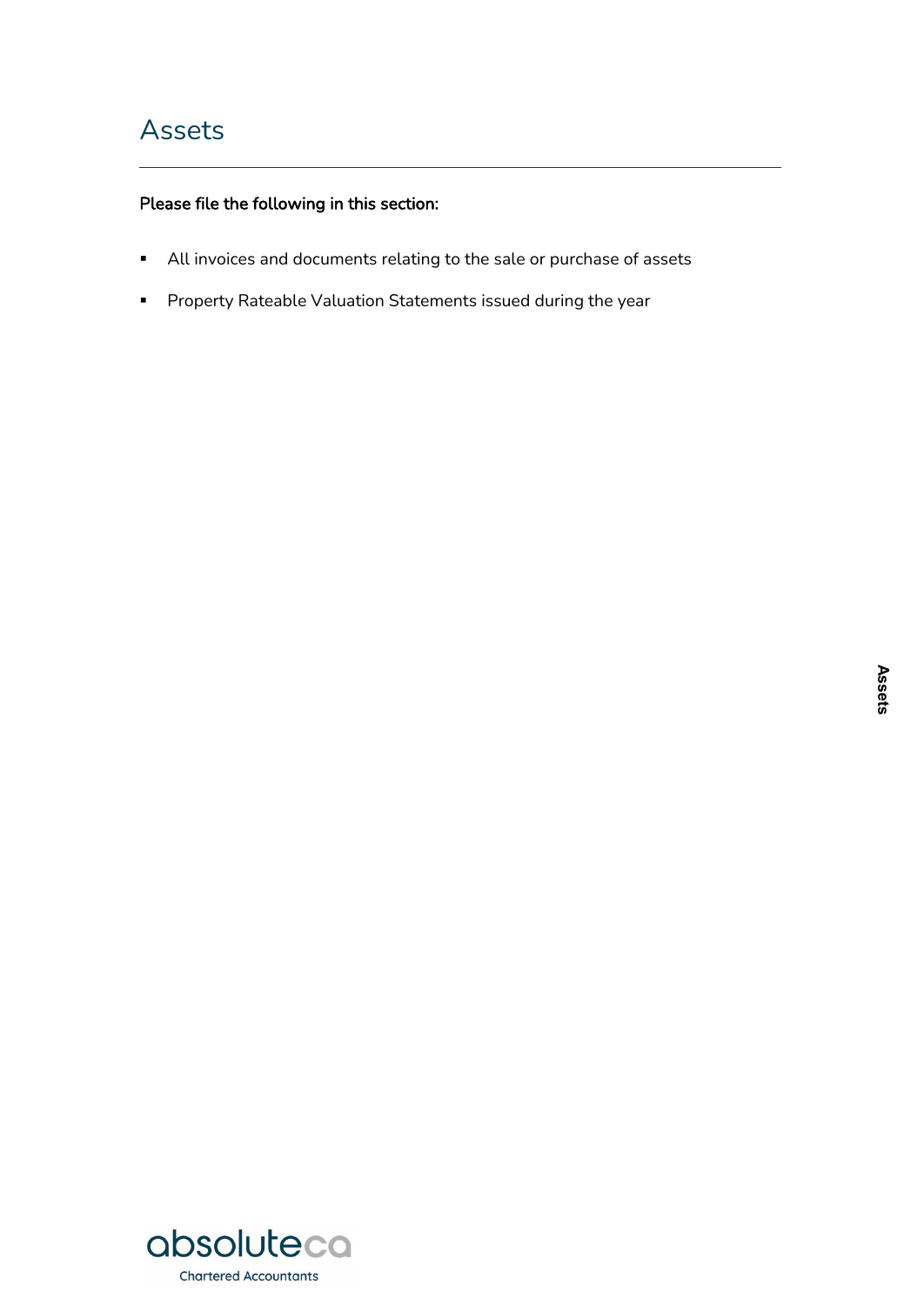### Loans, HPs and Leases

- Hire Purchase agreements or Leases entered into during the financial year
- **Loan Documents**
- **Mortgage Documents**
- **Loan Statements covering the full financial year**

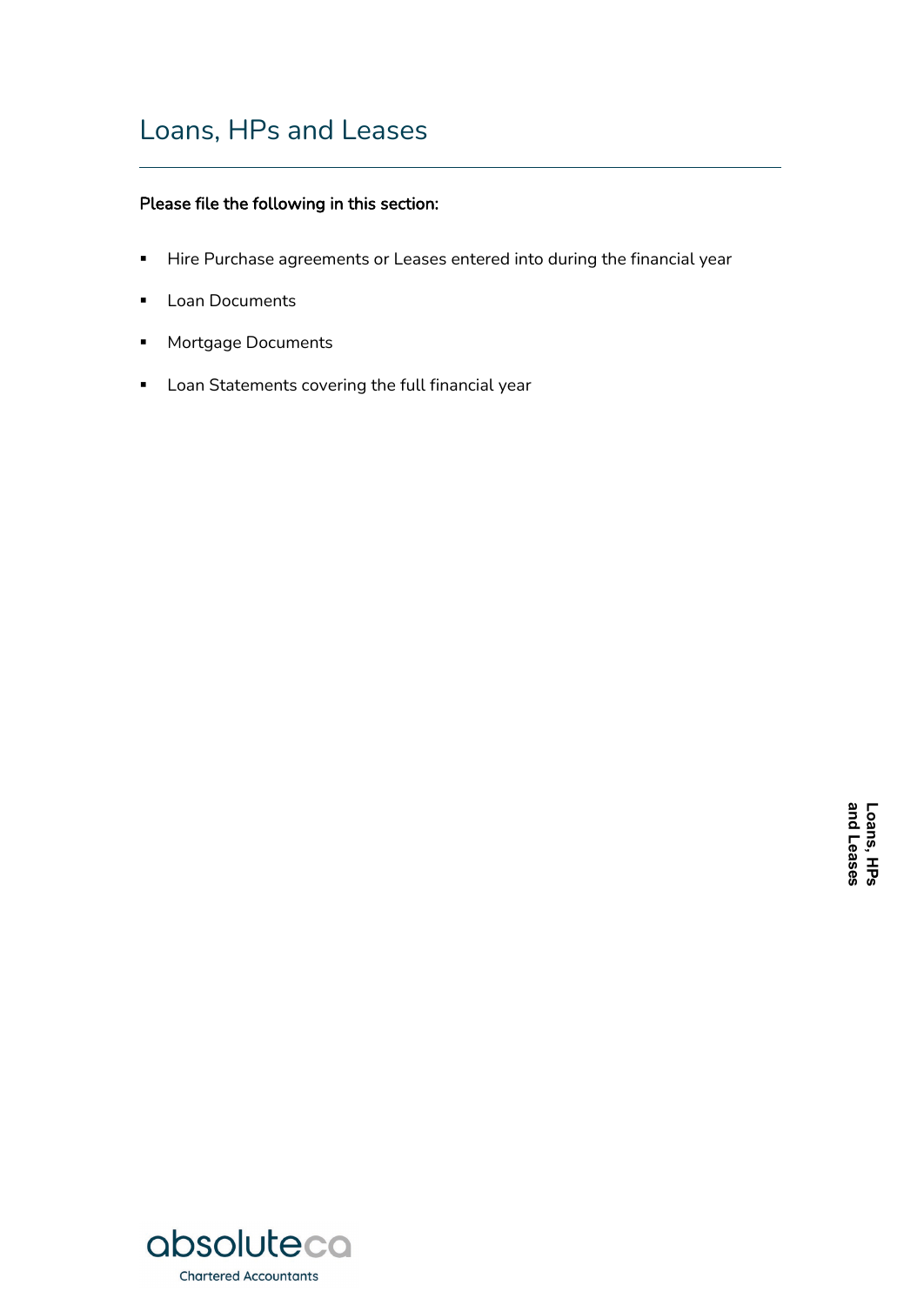# GST and FBT

- Copies of GST returns filed with IRD
- **All GST return worksheets**
- GST Statements received from IRD
- Copies of FBT returns filed with IRD
- **FBT Statements received from IRD**